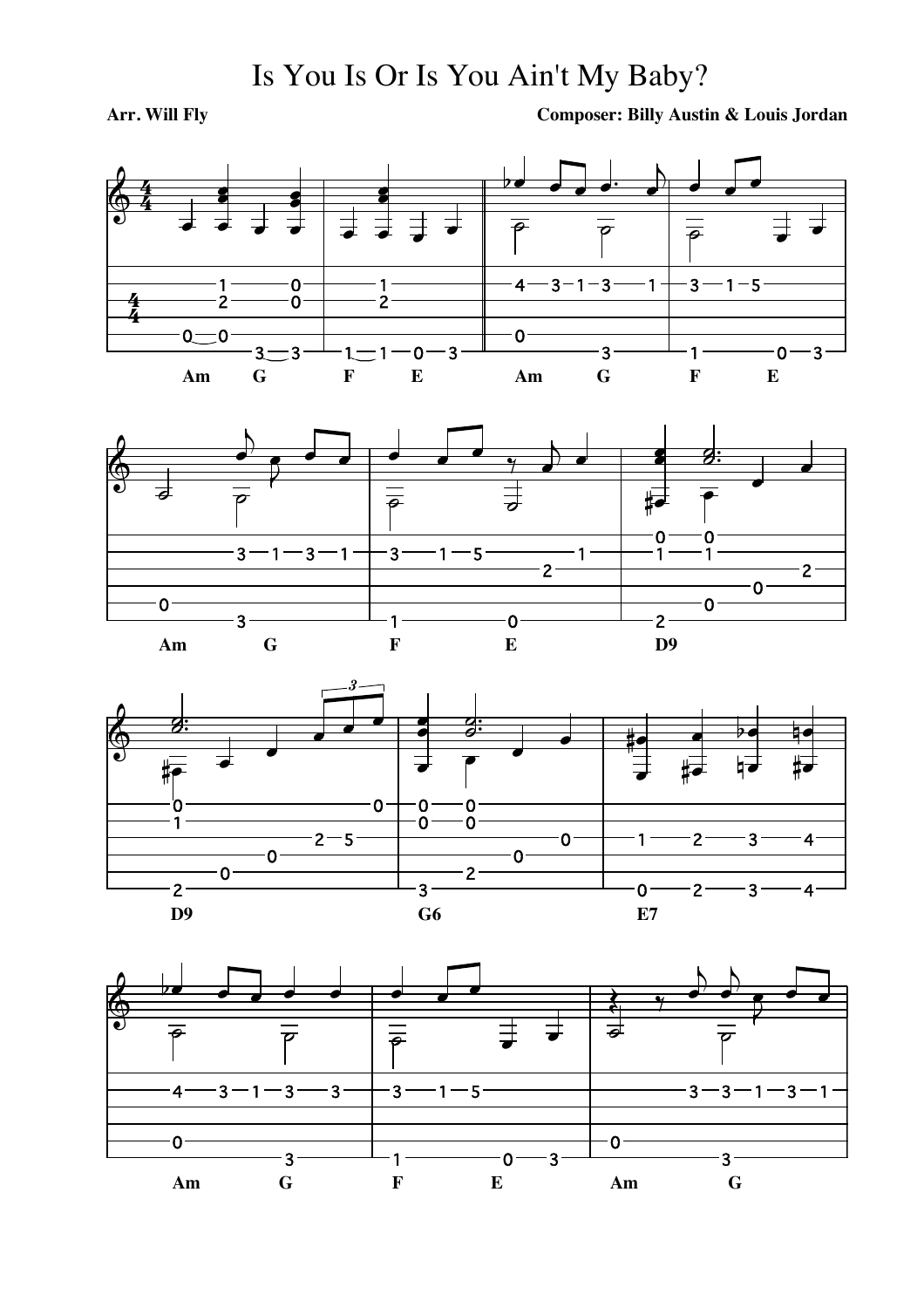





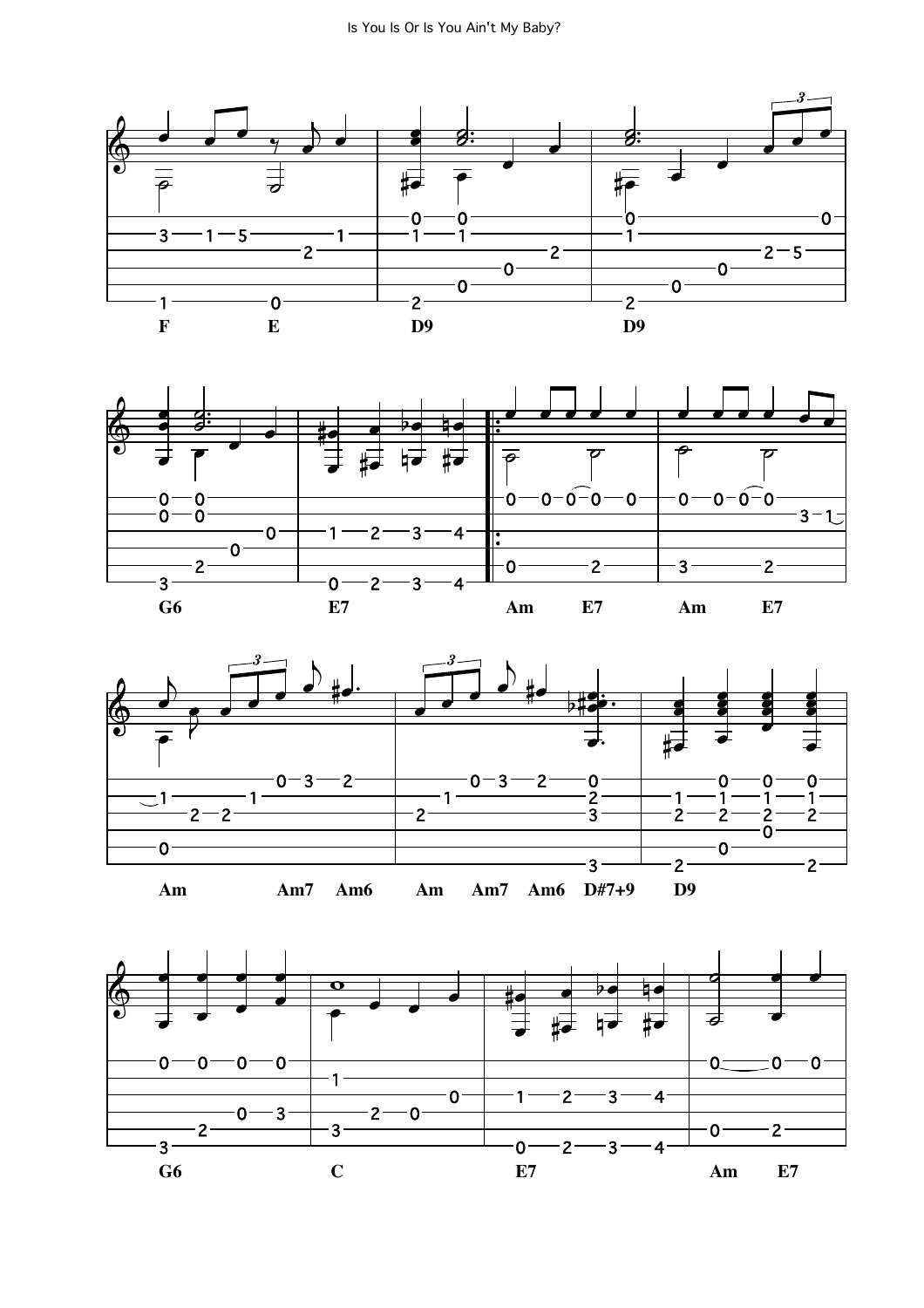





**F6 F F6 Fm6 Fm6 Fm Fm6 Fm C C7**



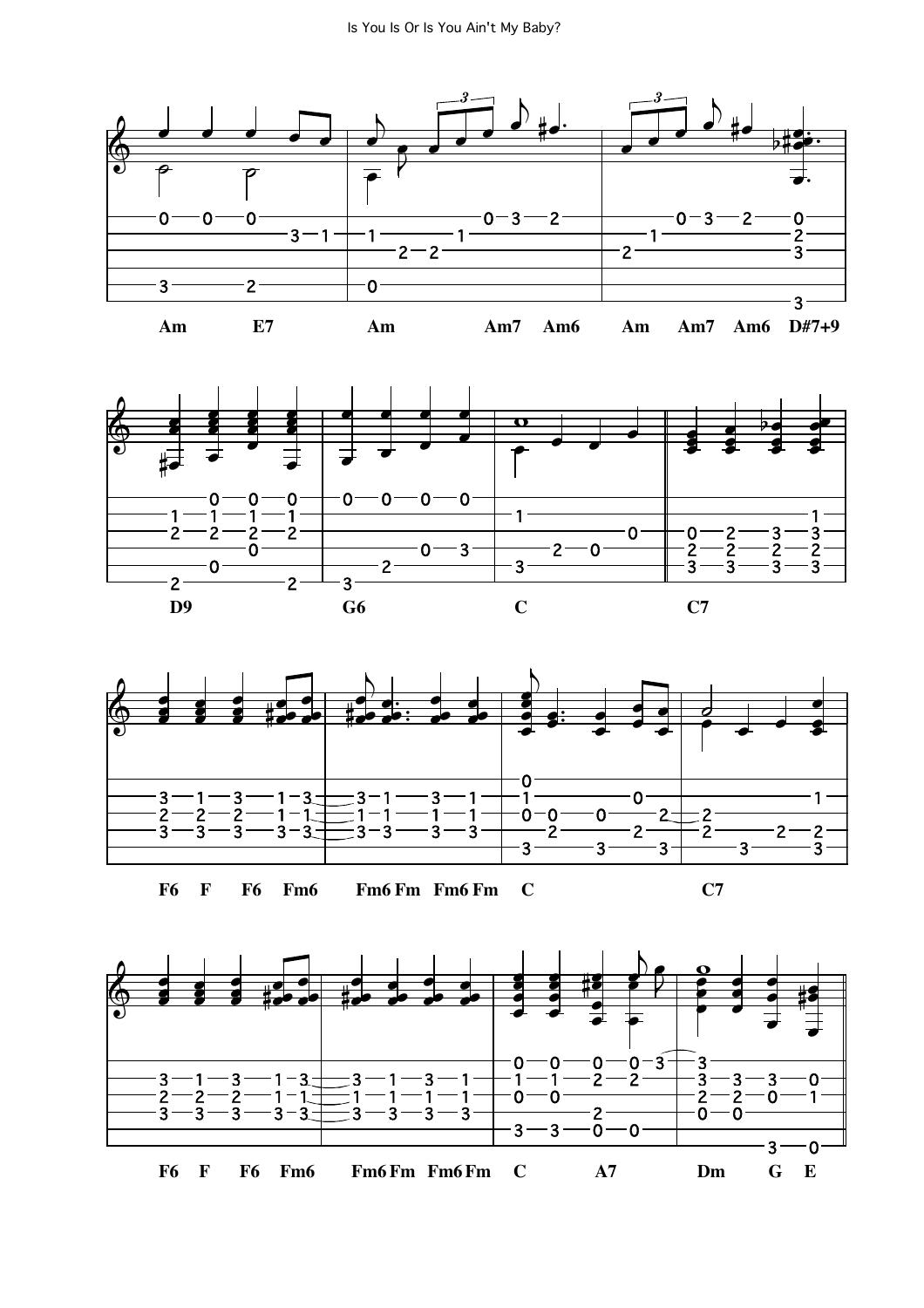